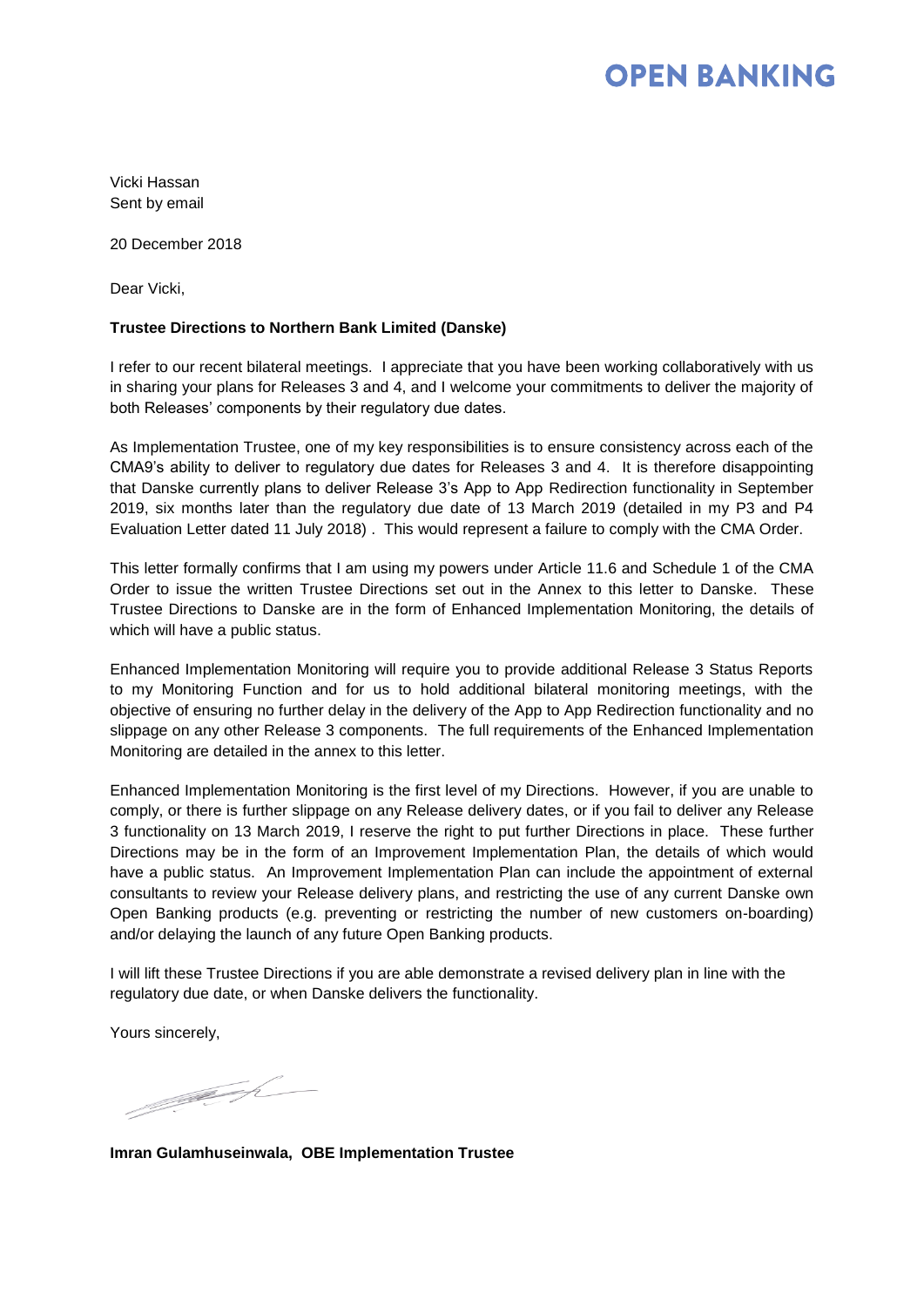# **OPEN BANKING**

## **Annex to Trustee Letter**

On 10 December 2018 the Implementation Trustee provided Danske with draft directions specifying and describing the steps to be taken by Danske. The Implementation Trustee has had regard to the representations received on the draft directions, and now issues these Directions.

## **Trustee Directions issued under Article 11.6 and Schedule 1 of the Retail Banking Market Investigation Order 2017**

## **1. Background and Interpretation**

1.1 On 2 February 2017 the CMA made the Retail Banking Market Investigation Order 2017 (the Order). For the purpose of these Directions all terms unless expressly stated otherwise shall be as defined in the Order.

1.2 On 10 July 2018 the Implementation Trustee submitted a revised Agreed Timetable and Project Plan to the CMA. The CMA gave notice of its approval of the revision on 11 July 2018. The revision contained inter alia a requirement for Providers to deliver App-to-App authentication functionality for AIS and PIS redirection, by 13 March 2019.

1.3 On 19 September 2018, Danske informed the Implementation Trustee that it would be unable to deliver App-to-App Redirection functionality by 13 March 2019. Danske submitted a proposal to the Implementation Trustee under which it proposed to deliver this functionality in full by 13 September 2019.

1.4 The small number of Danske customers impacted by this delay will still be able to access the full range of Open Banking services during the delay period.

### **2. Commencement, revocation and variation**

2.1 The Directions come into force on 20 December 2018.

2.2 Once in force these Directions will continue to be in force until such time they are varied or revoked by the Implementation Trustee under the Order. The variation or revocation of these Directions does not affect the validity or enforceability of any right or obligations that arose prior to such variation or revocation.

2.3 The Implementation Trustee shall revoke these Directions on confirmation by the Implementation Trustee's Monitoring Function that Danske is able to demonstrate a revised delivery plan in line with the regulatory due date, or when Danske delivers all Release 3 functionality, including the App to App Redirection functionality.

### **3. Actions specified with respect to Enhanced Implementation Monitoring**

3.1 Danske to provide monthly Release 3 Status Reports to the Monitoring Function. These Status Reports to cover: